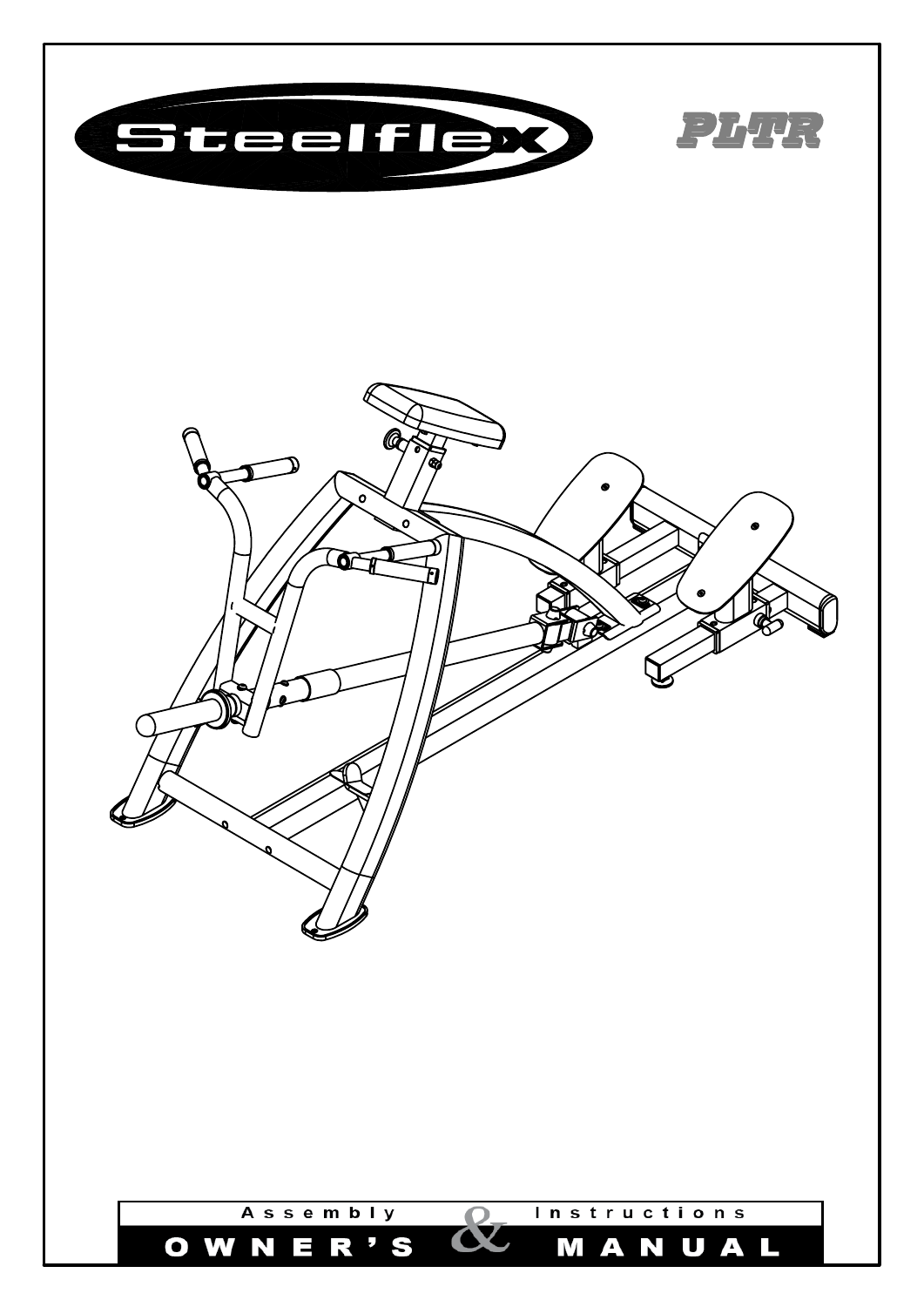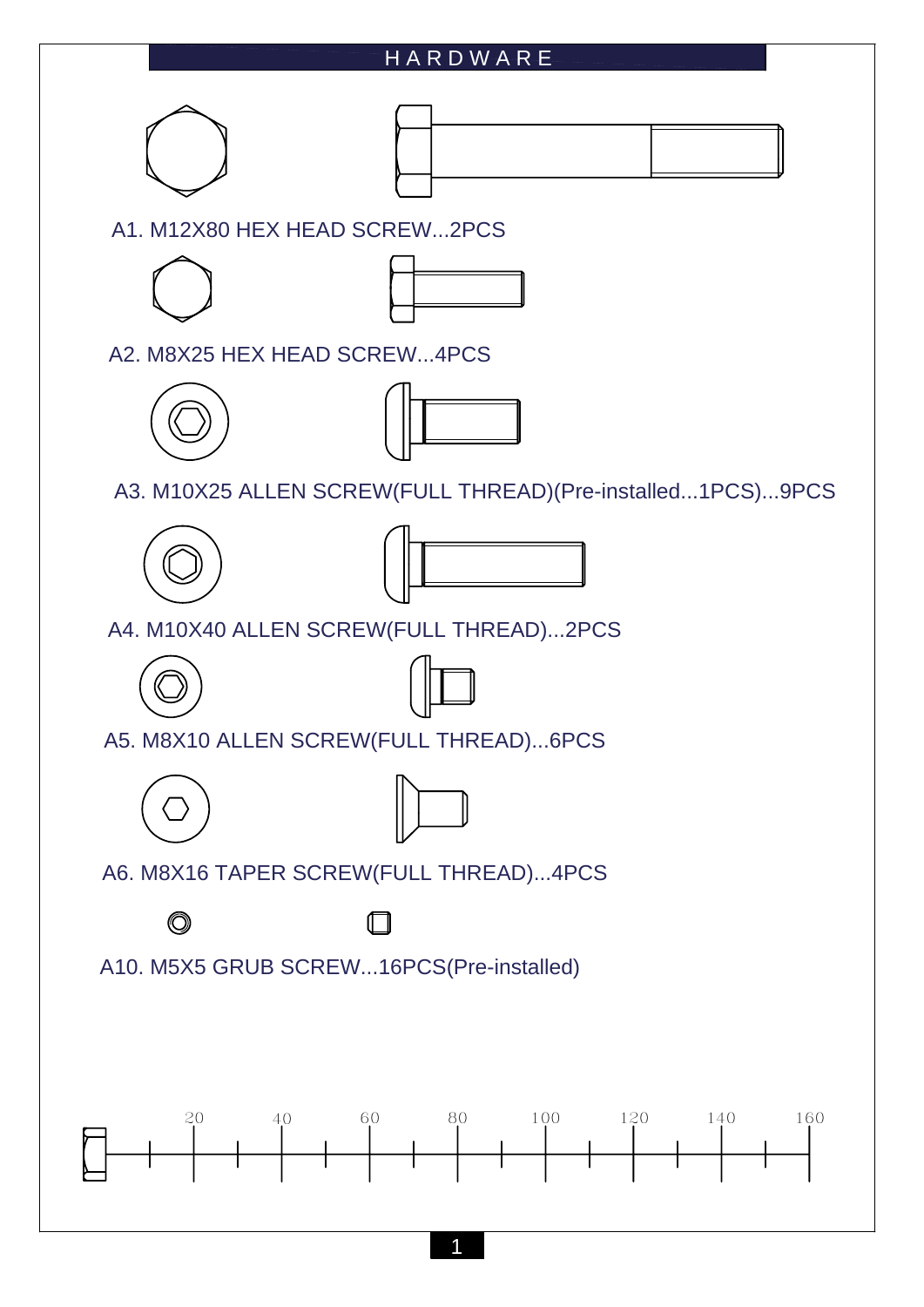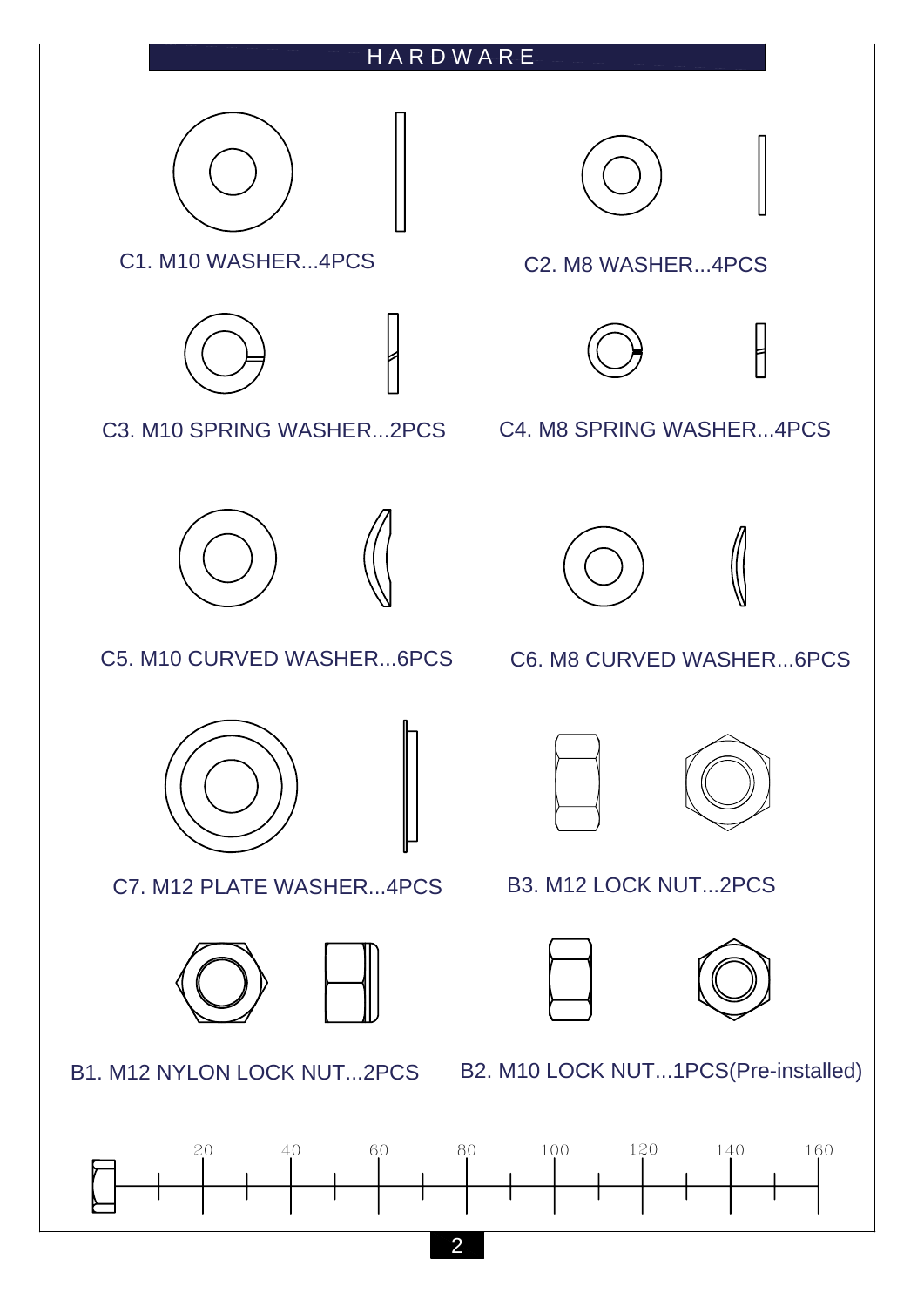## PLTR PARTS







C [1PCS] D [1PCS]



E [1PCS] F [1PCS]

9111086

L [1PCS]









G [1PCS]



M [1PCS] N [1PCS]



Q [1PCS] R [2PCS] P [1PCS]



8370051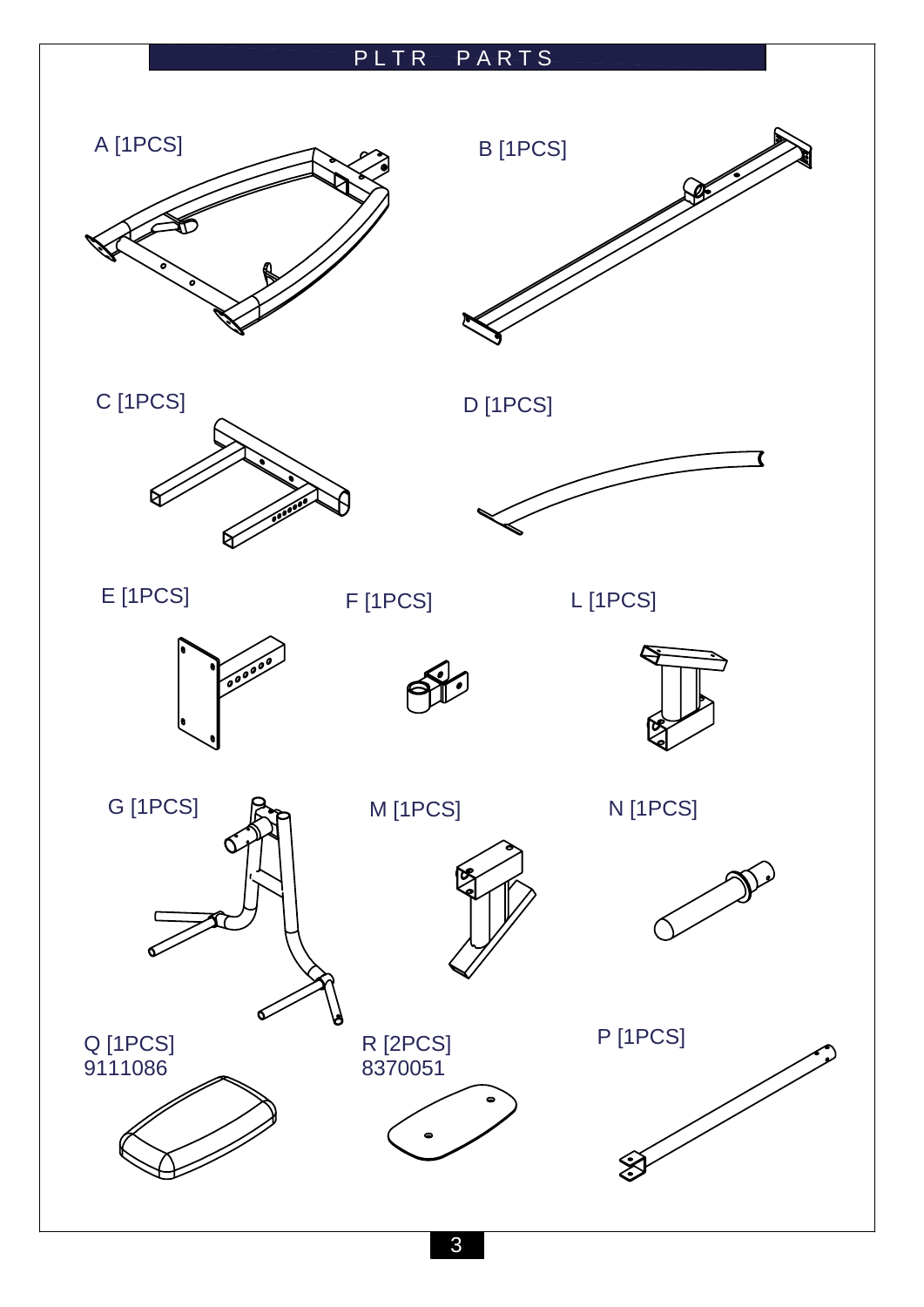## PLTR PARTS

| D2. Flat head pop pin (8250-012) (Pre-installed)---------------------------[2PCS]  |  |
|------------------------------------------------------------------------------------|--|
| D3. Flat head pop pin (8250-065G) (Pre-installed)------------------------[1PCS]    |  |
|                                                                                    |  |
|                                                                                    |  |
|                                                                                    |  |
|                                                                                    |  |
|                                                                                    |  |
|                                                                                    |  |
|                                                                                    |  |
|                                                                                    |  |
|                                                                                    |  |
|                                                                                    |  |
|                                                                                    |  |
|                                                                                    |  |
|                                                                                    |  |
| D18. Copper sheath (8520-032) (Pre-installed)-------------------------------[4PCS] |  |
|                                                                                    |  |
|                                                                                    |  |





















D13 D14 D15 D16



 $\bigcirc$